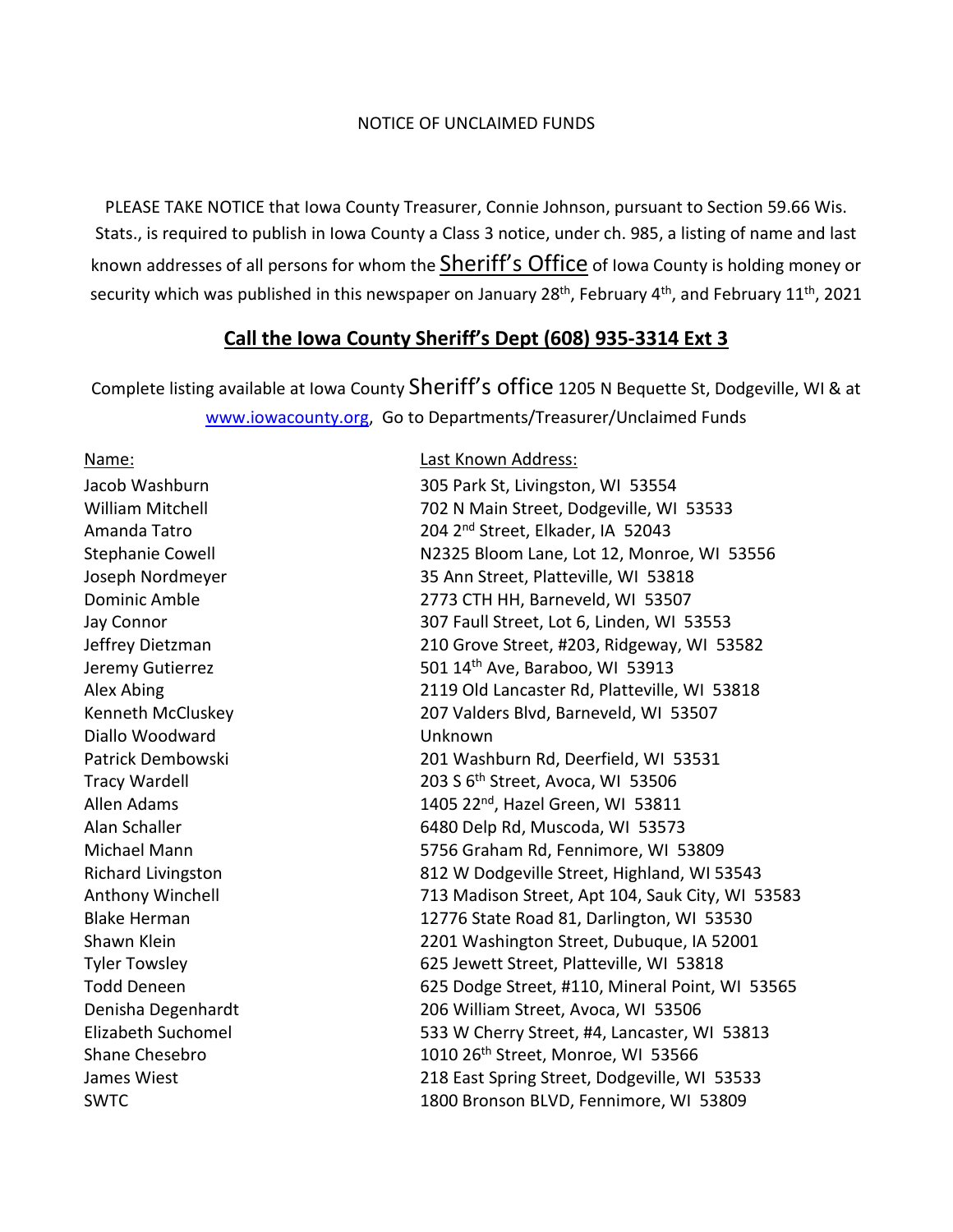Tony Hill Unknown

Robert Cook 625 Dodge Street, Mineral Point, WI 53565 Nathan Vicker 18 N Boradway #13, Edgerton, WI 53534 Ashley Bird  $402$  N  $8^{th}$  Street, Lot 121, Avoca, WI 53506 Tiondras Dyson 8943 West Mill Road, Milwaukee, WI 53225 Timothy Johnson 803 Borden Rd, #102, Boscobel, WI 53805 Phillip Lawrence 1414 Ingersoll Road, Waterloo, IA 50703 Adam Vanderwegen N3656 Birchwood Drive, Poynette, WI 53955 Brett Mcalary 143 South Jackson Street, Lancaster, WI 53813 Tresa Schroeder 220 E Chapel Street, Ste 1, Dodgeville, WI 53533 Misty Hodge 160 Stonebridge Rd, Apt 208, Platteville, WI 53818 Salahuddin Jones 2412 Lucerne Dr, Janesville, WI 53545 Michael Mann 5756 Graham Rd, Fennimore, WI 53809 James Ostertag 338 S Rural Street, Hartford, WI 53027 Jose Hernandez-Herna 242 W Harriet Street, Darlington, WI 53530 Christopher Ley 205 Clifton Street, Cobb, WI 53526 Theodore Anderson 406 Welch Street, Rewey, WI 53580 Antonio Martinez 506 Baders Villa West State, New Liason, WI 53950 Steven Persinger 214 S 1st West Ave, Truman, MN 56088 Jacob Adametz 303 School Street, Cobb, WI 53526 Daniel Schorsch 399 E Burton Street, Richland Center, WI 53581 Craig Long  $218 \text{ T}^{\text{st}}$  Street, New Glarus, WI 53574 Christopher Fehr 108A Thomas Place, Arena, WI 53503 Beau Cunningham 813 N Union Street, Dodgeville, WI 53533 Armon Cheraghi 12905 Failing Waters Cir, Germantown, MD 20876 Kelly Berg 3451 Veteran Pass, Dodgeville, WI 53533 Shawn Mattson 2745 West Lawrence, Appleton, WI 54911 Rodimiro Gutierrez 551 E Cornelia Street, Darlington, Wi 53530 Santacruz Jeremy Gutierrez 501 14<sup>th</sup> Ave, Baraboo, WI 53913 Chad Rogers 205 3rd Street, Dodgeville, WI 53533 Jolene Butteris 607 Main Street, Highland, WI 53543 Travis Fritsch 102 S Iowa Street #304, Dodgeville, WI 53533 Marwan Lovett 3131 N 46th Street, Milwaukee, WI 53216 Dakota Thole 302 Benson Street, Cobb, WI 53526 Allen Miller 106 W Division Street, Apt B, Dodgeville, WI 53533 Katherine Erickson-Anderson 101 12 Florence Street, Cambria, WI 53923 Miranda Magnuson 324 Church Street, Linden, WI 53553 James Wiest 218 E Spring Street, Dodgeville, Wi 53533 Stanley Erickson 104 Keane Street, Ridgeway, WI 53582 Tayt Caraway 136 Reimann Road, Arena, WI 53503 Christopher Heard 144 Main Street, Apt 6, Highland, WI 53543 Terry McCluskey 212 E Walnut St, Dodgeville, WI 53533 Taylor Gardner 3198 1st LN, Oxford, WI 53952 Kendrick Eichelkraut N6577 CTH Road D, Monticello, WI 53570